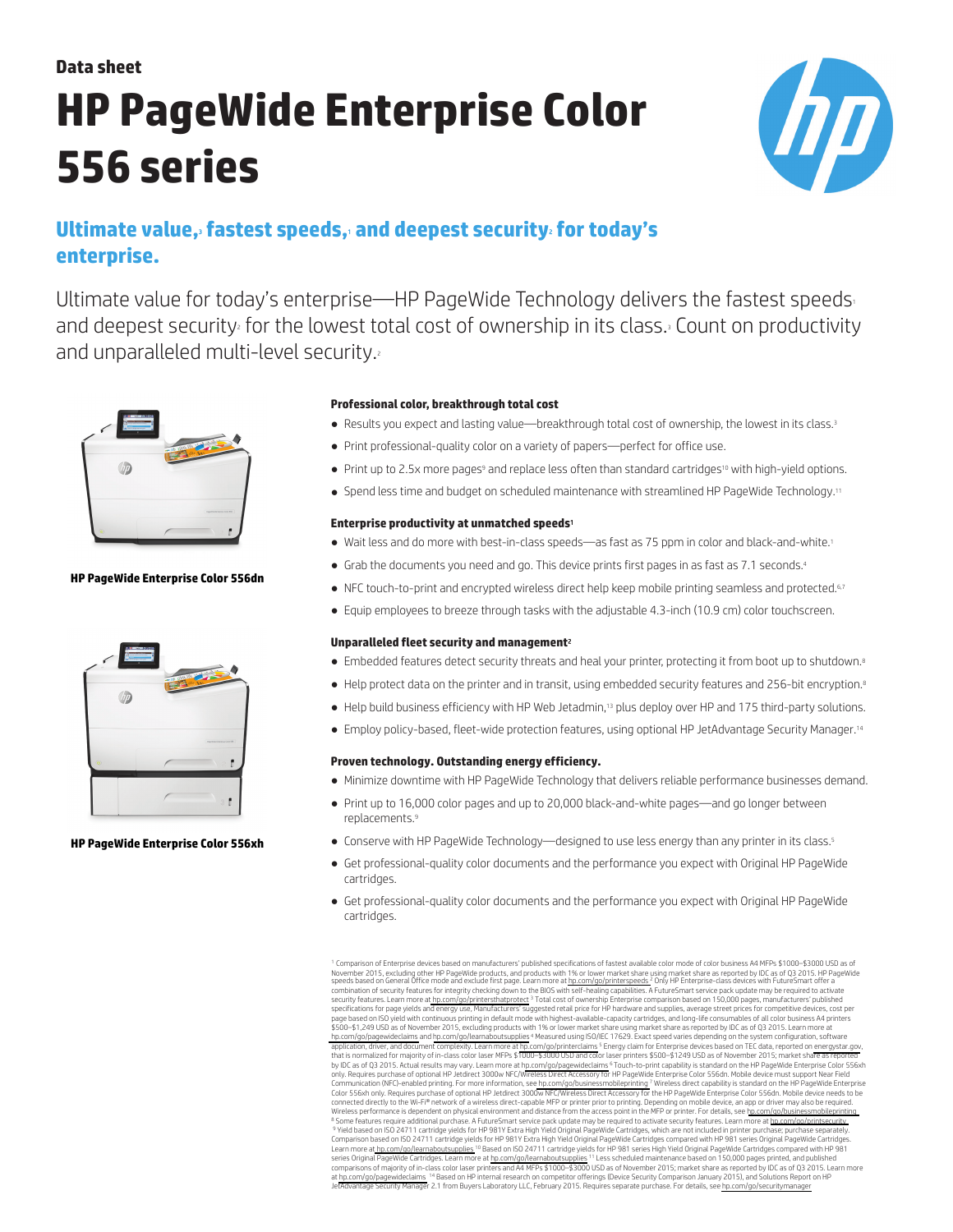# **HP PageWide Enterprise Color 556xh**

# **Product walkaround**

- 1. Intuitive 4.3-inch (10.9 cm) pivoting color touchscreen
- 2. Hardware integration pocket<sup>1</sup> for solution integration
- 3. Easy-access USB port to save and print files directly
- 4. Front door access to ink cartridges
- 5. 50-sheet multipurpose tray 1
- 6. Built-in automatic two-sided printing
- 7. 500-sheet input tray 2
- 8. 500-sheet input tray 3 (standard on 556xh, optional on 556dn)
- 9. 300-sheet output bin
- 10. Slot for cable-type security lock
- 11. HP High-Performance Secure Hard Disk (556xh model only)
- 12. Hi-Speed USB 2.0 printing port
- 13. Built-in Gigabit Ethernet
- 14. USB port for connecting external USB devices



**Close-up of I/O ports**

# **Series at a glance**

| Model                                                        | <b>HP PageWide Enterprise Color 556dn</b> | <b>HP PageWide Enterprise Color 556xh</b>                 |
|--------------------------------------------------------------|-------------------------------------------|-----------------------------------------------------------|
| <b>Product number</b>                                        | G1W46A                                    | G1W47A                                                    |
| 50-sheet multipurpose tray 1; 500-sheet tray $\sqrt{ }$<br>2 |                                           |                                                           |
| 1x500-sheet tray 3                                           | Optional                                  | V                                                         |
| 3x500-sheet paper tray and stand                             | Optional                                  | Optional (after removing Tray 3 included with<br>printer) |
| <b>Printer cabinet and stand</b>                             | Optional                                  | Optional                                                  |
| <b>HP High-Performance Secure Hard Disk</b>                  | Not available                             |                                                           |
| <b>Wireless direct Printing<sup>2</sup>/NFC<sup>3</sup></b>  | Optional                                  |                                                           |

<sup>1</sup>Solutions deployed through the Hardware Integration Pocket (HIP) may require additional purchase. <sup>2</sup>Wireless direct printing is standard on the HP PageWide Enterprise Color 556xh model only. Requires purchase of option HP Jetdirect 3000w NFC/Wireless Direct Accessory for HP PageWide Enterprise Color 556dn. Mobile device needs to be connected directly to the Wi-Fi® network of a wireless direct-capable MFP or printer prior to printing. Depending on mobile device, an app or driver may also be required. Wireless performance is dependent on physical environment and distance from the access point in the printer. For details, see<br>hp.com/go/businessmobileprint Enterprise Color 556dn. Mobile device must support Near Field Communication (NFC)–enabled printing. For more information, see [hp.com/go/businessmobileprinting](http://hp.com/go/businessmobileprinting)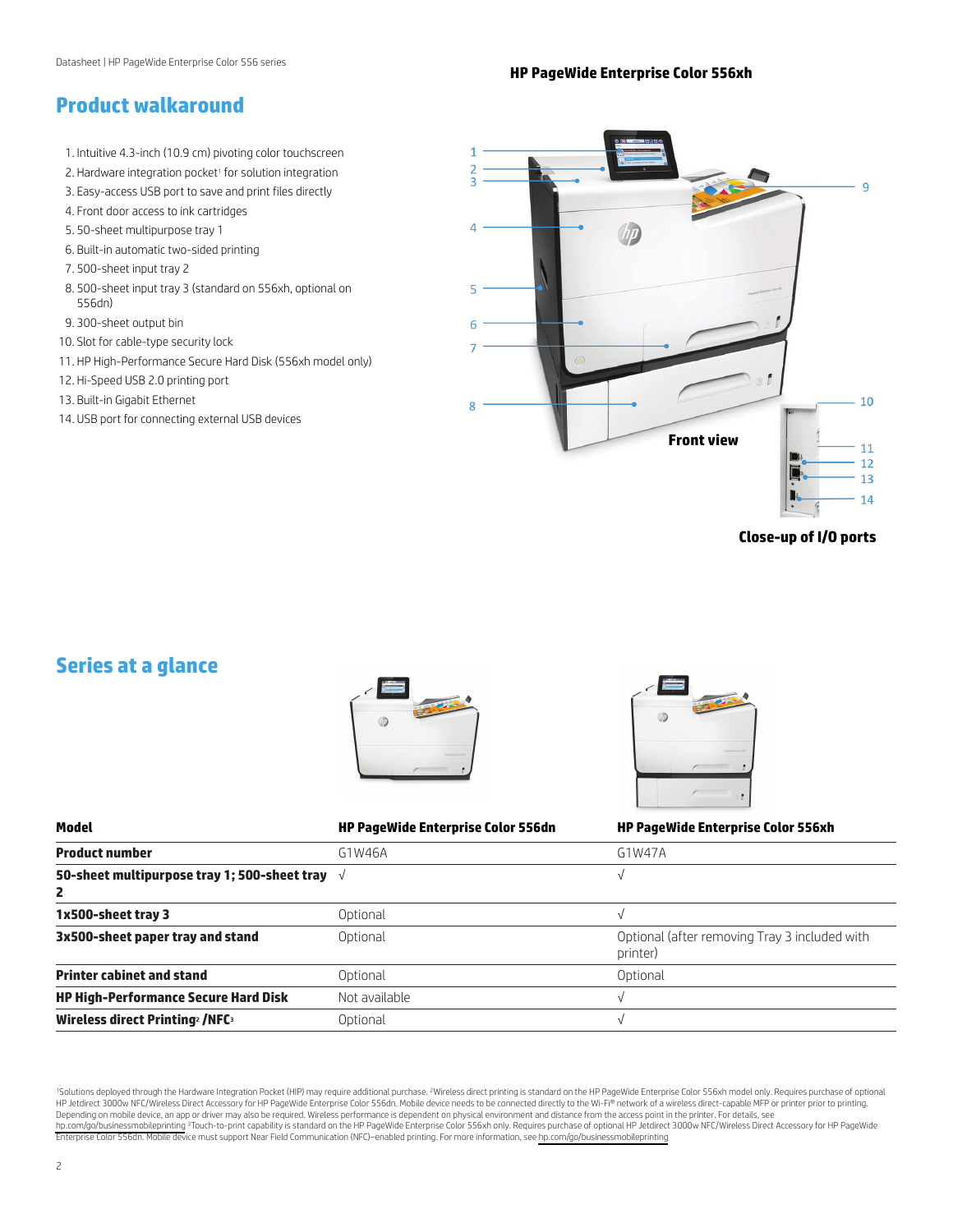# **HP Services**

Downtime can have serious consequences, so HP provides support beyond the standard warranty. You benefit from reduced risk, maximized uptime, predictable service delivery and no unbudgeted repair costs. HP Care Pack Services provide a comprehensive suite of protection services designed to keep HP hardware and software up and running so employees can stay productive.

# **Next Business Day with Defective Media Retention**

Customers can retain their hard disk drive and keep control of sensitive data.

# **Installation Service with Network Setup:**

Installation services that include onsite installation and network setup of printing product.

For carepack availability visit: [hp.com/go/cpc](http://hp.com/go/cpc)













AirPrint

# **Top features**

Count on exceptional value and the results enterprises need to stay ahead—HP PageWide Technology is engineered to produce professional-quality color documents for the lowest total cost of ownership in its class.<sup>3</sup>

Help elevate workgroup productivity with best-in-class print speeds<sup>1</sup> and blazing-fast first-page printing. Documents are ready right away for less waiting. Built-in Gigabit Ethernet and wireless printing help busy teams stay connected.<sup>12</sup>

Trust that this HP PageWide Enterprise printer is secure from power-up to power-down. Count on strong protection for devices, data, and documents with deepest embedded printer security from HP,<sup>2</sup> and centrally manage your entire fleet with ease.

Minimize interruptions and downtime with efficient, reliable performance. Conserve resources and use less energy than laser printers,<sup>5</sup> with HP PageWide Technology designed for today's busy office.

### **Accessories**

G1W43A - HP PageWide Enterprise 500-sheet Paper Tray G1W44A - HP PageWide Enterprise Printer Cabinet & Stand G1W45A - HP PageWide Enterprise 3x500-Sheet Paper Tray & Stand B5L28A - HP Internal USB Ports E5K48A - HP 1GB DDR3 x32 144-Pin 800MHz SODIMM J8031A - HP Jetdirect USB Wireless Print Server J8030A - HP Jetdirect Wireless Print Server with NFC F5S62A - HP Trusted Platform Module Accessory

### **Supplies**

J3M71A - HP 981A Black Original PageWide Cartridge J3M68A - HP 981A Cyan Original PageWide Cartridge J3M69A - HP 981A Magenta Original PageWide Cartridge J3M70A - HP 981A Yellow Original PageWide Cartridge L0R12A - HP 981X High Yield Black Original PageWide Cartridge L0R09A - HP 981X High Yield Cyan Original PageWide Cartridge L0R10A - HP 981X High Yield Magenta Original PageWide Cartridge L0R11A - HP 981X High Yield Yellow Original PageWide Cartridge L0R16A - HP 981Y Extra High Yield Black Original PageWide Cartridge L0R13A - HP 981Y Extra High Yield Cyan Original PageWide Cartridge L0R14A - HP 981Y Extra High Yield Magenta Original PageWide Cartridge L0R15A - HP 981Y Extra High Yield Yellow Original PageWide Cartridge B5L09A - HP OfficeJet Ink Collection Unit

# **Services**

### **HP PageWide Enterprise Color 556 series**

U9CV7E - HP 3 year Next Business Day + DMR Color PageWide Enterprise 556 Hardware Support U9CV8E - HP 4 year Next Business Day + DMR Color PageWide Enterprise 556 Hardware Support U9CV9E - HP 5 year Next Business Day + DMR Color PageWide Enterprise 556 Hardware Support H2872E - HP Network Installation Mid-High Color LaserJet PageWide printer Service

<sup>1</sup> Comparison of Enterprise devices based on manufacturers' published specifications of fastest available color mode of color business A4 MFPs \$1000-\$3000 USD as of November 2015, excluding other HP PageWide products, and share using market share as reported by IDC as of 0.3 2015. He PageWide speeds based on General Office mode and exclude first page. Learn more at [hp.com/go/printerspeeds](http://www.hp.com/go/printerspeeds). Poil HP Enterprise comparison based on 150,000<br>for